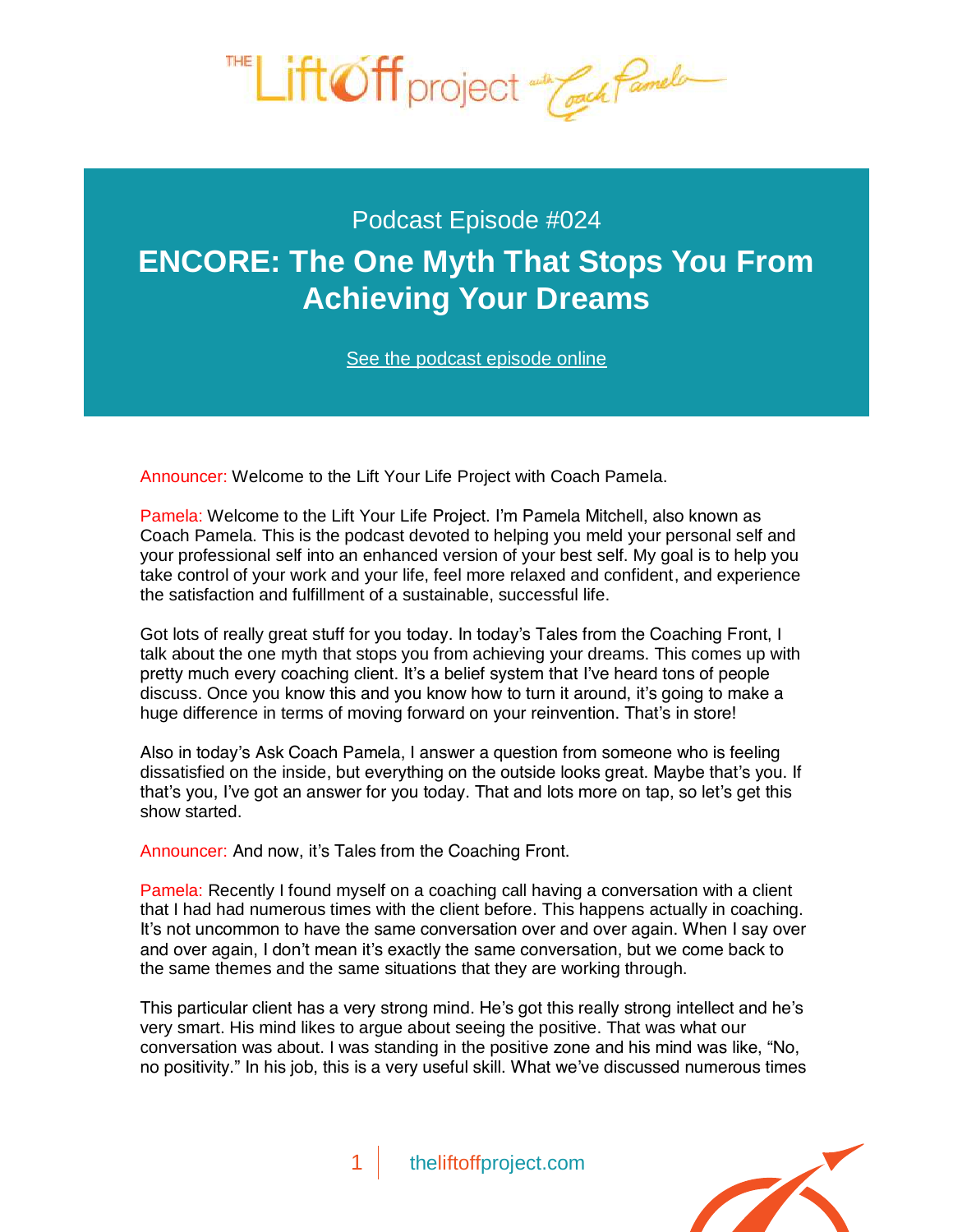

is that in life, it's not so much of a useful skill to always look at the negative situations and sit in that because our thoughts create our feelings.

Whatever we're thinking about, if we're continually looking at all of the negative, even when there's a lot of really good in our lives, if all we're looking at is the negative, we will create an unhappy feeling state. We've talked about how it's really important that he add the positive thoughts, the ability to look through a positive lens to his toolkit.

As we were having this discussion, he said to me, "I feel like I've had this discussion numerous times before. Haven't we been talking about this over and over again?" I said to him, "Yeah, we have had this conversation multiple times before, but it's not a problem." He said to me, "I thought I would be cured by now. This is ridiculous that we have to continually go over the same thing."

I said to him, "I want you to understand that being done with this particular thing is a myth. We are actually never done with the challenges that we face." He said, "What do you mean we're never done?" I said, "Here's the myth. Whenever we're faced with an internal shift that we need to make, a new behavior that we want to put into practice, we have to look at it from a different perspective. When we think that there's some moment that we're going to be done with this, we're looking at it from a medical perspective. We think that we have an illness, we have a problem and it's going to be cured. In reality, we have to look at it from an athletic point of view, that it requires consistent and continual practice to master a new skill."

He took a step back and he's says, "Oh," because he's an athlete too. He said, "Oh, I get that. I get that." I asked him, I said, "Is there ever any moment, even the most elite athletes that we see in the world, the ones that are winning the top Olympic gold medals and taking home all the awards, that they ever not practice? Is there ever a moment where they say, "You know what? I've got this. I don't need to practice anymore." There was silence because, of course, we know that to have that level of mastery, it requires consistent, continual practice.

Now, here's the thing to understand as we apply this to our own personal lives. Every time we face a situation, every time we're challenged in that way that we want to grow and shift, it's like doing drills in athletics. If you're playing tennis, it's like that tennis ball machine is there and you're just hitting the balls over the net over and over and over again. If you're swimming, it's like you're in the lanes and you're just doing laps.

It's important to do those drills because that's how you build strength and that's how you tweak so that when you're actually in the game, all those hours of practice that you've done come to fruition. Now all of a sudden you can win because you've put in all that practice.

The same is true in life. When we practice those behavior changes, those thought pattern changes that we want to make, it's because we are doing our drills. When we're in a crunch situation, by having gone through all those drills, we'll be able to quickly

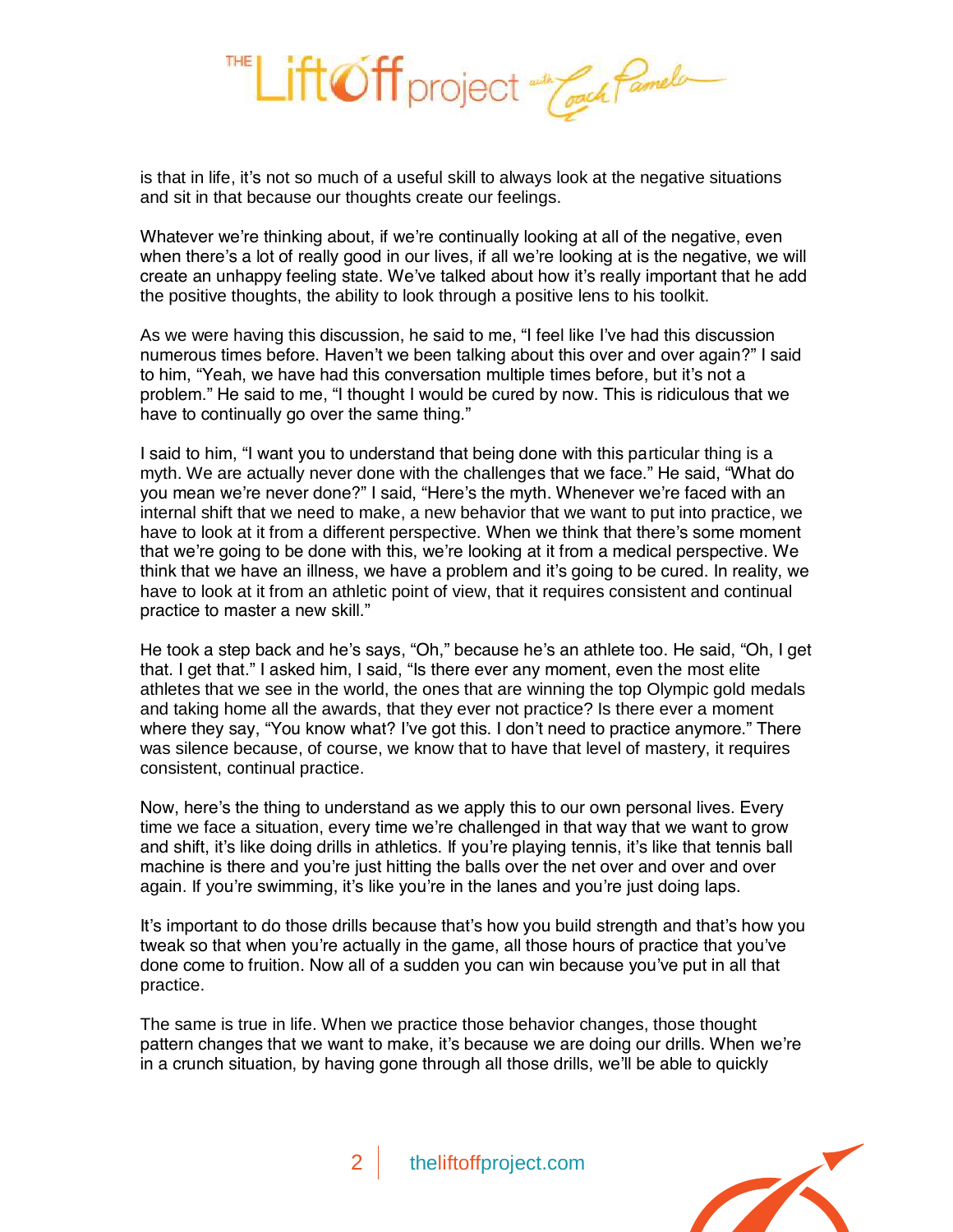

respond in a very practiced way and actually move forward in a way that might not have been available to us before.

Here's the thing that I want to let you know, my wonderful Lift Your Life listener, about this concept. When we make the shift out of looking at it from the medical point of view and expecting to be cured of whatever our coaching challenges are, whatever behavior shifts we want to make, and we realize that we need to step into this athletic point of view, we can no longer think that this problem will to be solved and we won't have to face it anymore.

Instead, what you want to be looking for is improvement. It's really important. Instead of saying, "Why am I facing this again?" say "How did I do better this time?" Maybe it was faster. Maybe you made that shift faster. That was actually what was true with my client. It used to be that it would take literally the entire hour of me as the coach to encourage positivity. My role as the coach was like in an athletic game. I was there putting him through his drills. I was there hitting that ball back like, "You've got to be positive. Let's look at this. What about this stuff? Isn't that true? "Yes, but …" I'd go at it from another angle. We were practicing.

It would take the entire hour when we first started. As time wore on, the shifts started happening much more quickly. By the time we had that conversation, it was really only about ten minutes before the shift actually happened. It's like, "Oh yeah, you know what? You're right. This stuff is happening and that good feeling could come in much sooner and it was much stronger."

What you want to look for, Lift Your Life listener, is that improvement. You want to look and say "Was I more aware of this?" Even if you made a mistake, even if it didn't work this time, were you aware? That's huge too. I had a client who was a golfer and he would talk about being in the sand trap and having to learn how to get out of that sand trap. Sometimes we make those mistakes and we have to be aware in order to learn how to get out of those difficult situations.

We want to look for improvement. We want to look for how we're more aware. Is it easier than it was in the beginning? It's important to really notice the improvements, notice the context, notice the shifts, but not expect that you won't have to do the work, that you won't have to go through the drills or that there's some magical moment where it will stop happening.

That's the takeaway that I want to leave with you: the practice never stops. There's always effort; however, what I can promise you is that it will become easier and that when you look at it from that perspective, you can step into the real true joy of mastery.

That's it for Tales from the Coaching Front. Now onto our next segment.

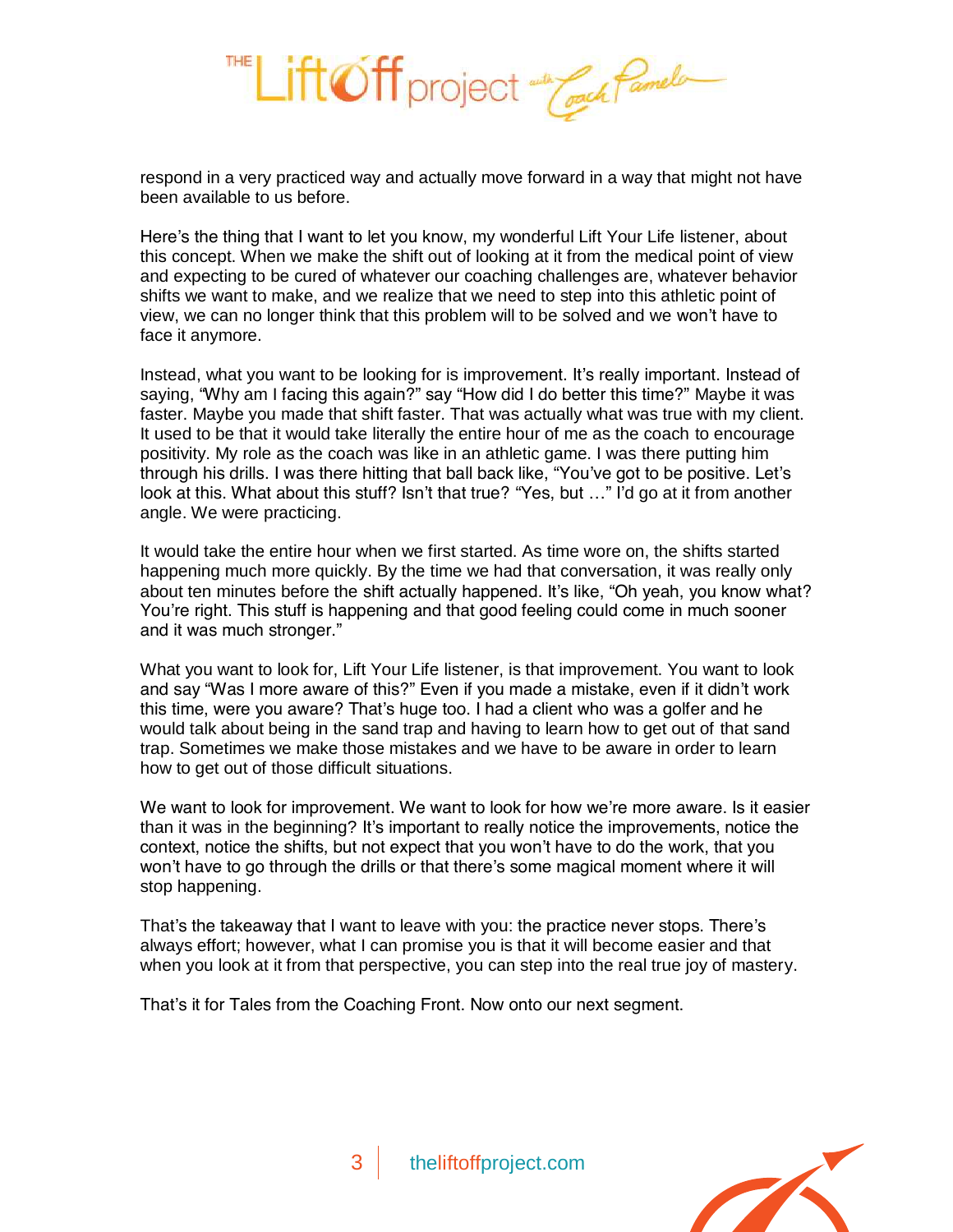

Announcer: Got a question? She's got your answer. It's time for Ask Coach Pamela.

Pamela: Today's Ask Coach Pamela question came from a talk that I recently gave. One of the people in the audience asked the question about how you get the impetus to actually change when everyone else around you is asking you, "Why are you making a change?" This gentleman said that everything in his life was looking great, but he felt inside that he just wanted to do something different, that it was time to do something different. The people around him were saying, "Why? Your life looks great."

He was wondering how you actually make that change when everyone around you is asking why. Here's what I say in situations like this. People around us can oftentimes mirror our own doubts and fears. Oftentimes when we hear people saying things to us, it's because we ourselves are wondering those things, otherwise it wouldn't bother us. We blow it off.

When something lands on us and we feel maybe they have a point, it's because our head has doubts and we're wondering, "Maybe I should be listening to this." When this happens, it's usually because there's this conflict that's going on between your head and your heart. Your head is oftentimes saying one thing and that's evidenced by what the people outside are saying. Makes a lot of sense. That's intellectually, but your heart is saying something different. That's why it ends up being such an internal challenge. Your heart keeps saying, keeps whispering, but your head is drowning it out and other people are drowning it out.

The first thing to really understand about this is that even though on the outside everything may look fine, no one else is inside us. Only we know our own personal truths. People don't sit inside our hearts. They don't really know. What may look to be like a completely organized, fun, fine life on the outside doesn't necessarily mean on the inside that it feels satisfying and fulfilling.

I've actually had that disconnect myself where I was having a great, great job. Everybody was like, "You have this great life in New York City. Why would you ever leave?" My heart said something different.

It's important to understand that just because your life looks good on the outside, and just because people say your life looks good, just because you think in your head, "Yeah, I should feel this way," doesn't mean that your heart has to come along for the ride. When there is a conflict between what your head says and what your heart says, it's important to remember that your head is trying to be in the driver's seat and drag your heart along. Your heart doesn't want to be dragged along.

The real order of how it should be is that your heart should be in the driver's seat and your head should come along for the ride. That's a radical thought because our head tells us, "Oh well, if I just follow my heart, everything's going to fall apart or I'm just going to run off and join the circus" and all of those things. But here's the thing: if joining the circus is your thing, great. The real organization, the way that we create in our world, is